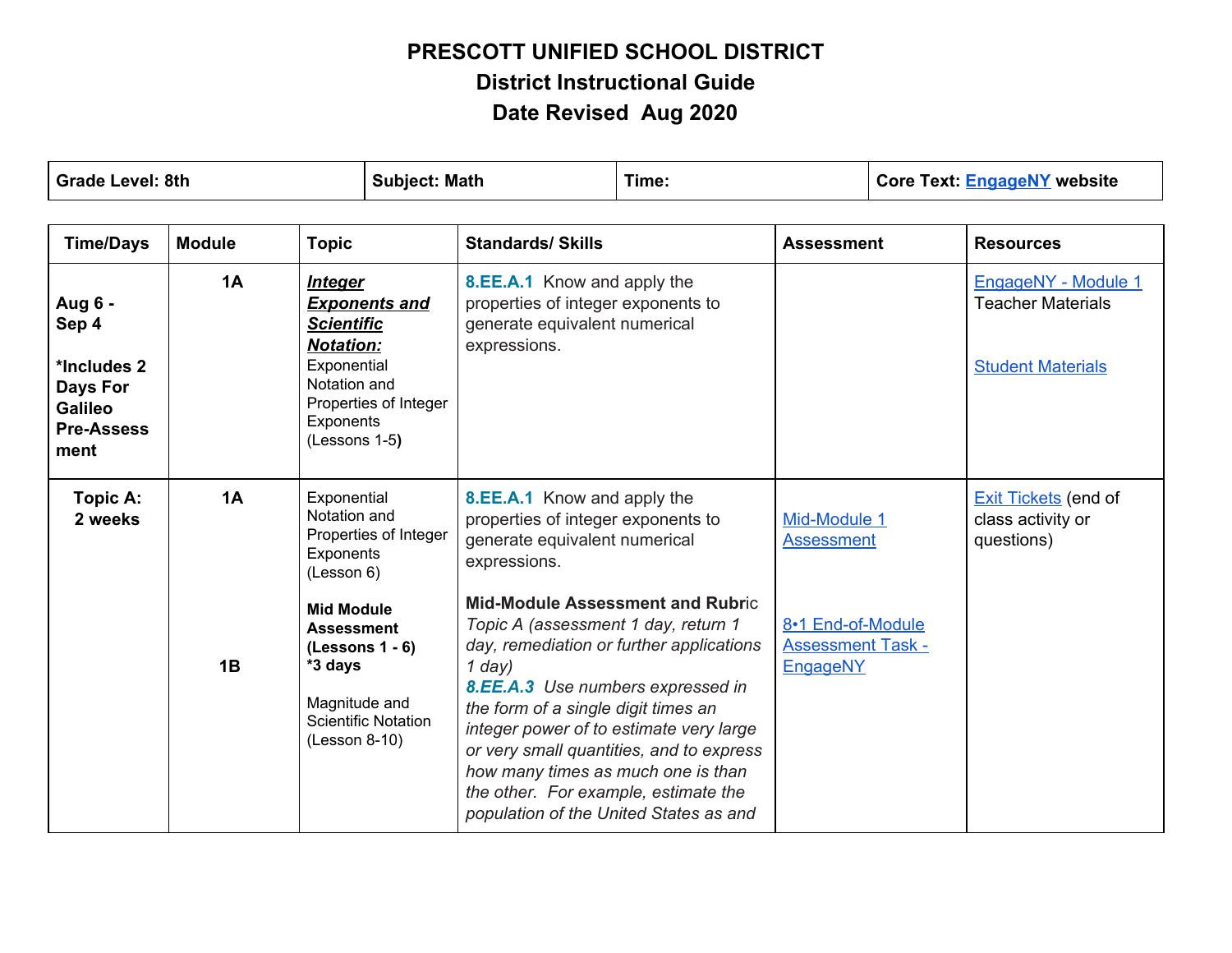|                                            |                  |                                                                                                                   | the population of the world as, and<br>determine that the world population is<br>more than times larger.                                                                                                                                                                                                                                                                                                                                                              |                                                                           |                                                                                                                                               |
|--------------------------------------------|------------------|-------------------------------------------------------------------------------------------------------------------|-----------------------------------------------------------------------------------------------------------------------------------------------------------------------------------------------------------------------------------------------------------------------------------------------------------------------------------------------------------------------------------------------------------------------------------------------------------------------|---------------------------------------------------------------------------|-----------------------------------------------------------------------------------------------------------------------------------------------|
| Topic B:<br>2 weeks                        | 1B               | Magnitude and<br><b>Scientific Notation</b><br>(Lessons 11-13)<br>End of Module 1<br><b>Assessment</b><br>*4 days | 8.EE.A.4<br>Perform operations with<br>numbers expressed in scientific<br>notation, including problems where<br>both decimal and scientific notation are<br>used. Use scientific notation and<br>choose units of appropriate size for<br>measurements of very large or very<br>small quantities (e.g., use millimeters<br>per year for seafloor spreading).<br>Interpret scientific notation that has<br>been generated by technology.<br>Topics A through B (2 days) |                                                                           |                                                                                                                                               |
| Sept. 7 -<br>Oct. 9<br>Topic A:<br>2 weeks | <b>Module 2A</b> | <b>Transformations:</b><br>The Concept of<br>Congruence<br>(Lessons 1-5)                                          | <b>Understand congruence and</b><br>similarity using physical models,<br>transparencies, or geometry<br>software.<br>Verify experimentally the<br>8.G.A.1<br>properties of rotations, reflections, and<br>translations:                                                                                                                                                                                                                                               | Mid-Module 2<br><b>Assessment</b><br>End of Module 2<br><b>Assessment</b> | EngageNY - Module 2<br><b>Teacher Materials</b><br><b>Student Materials</b><br><b>Exit Tickets</b> (end of<br>class activity or<br>questions) |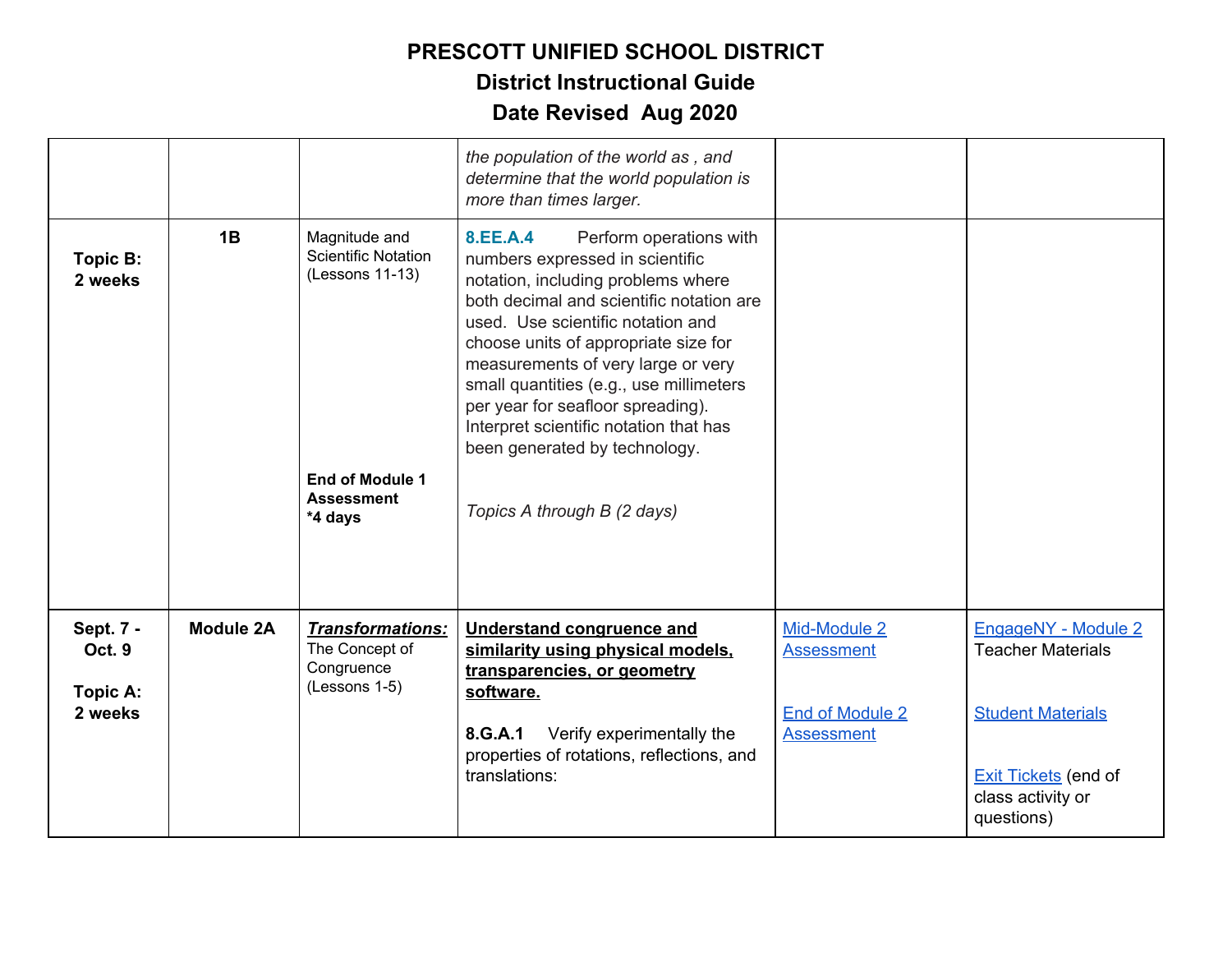|                     |           |                                                                                                                                              | a. Lines are taken to lines, and line<br>segments to line segments of the same<br>length.<br>b. Angles are taken to angles of the<br>same measure.<br>c. Parallel lines are taken to parallel<br>lines.<br>8.G.A.2 Understand that a<br>two-dimensional figure is congruent to<br>another if the second can be obtained<br>from the first by a sequence of<br>rotations, reflections, and translations;<br>given two congruent figures, describe a<br>sequence that exhibits the congruence<br>between them. |  |
|---------------------|-----------|----------------------------------------------------------------------------------------------------------------------------------------------|--------------------------------------------------------------------------------------------------------------------------------------------------------------------------------------------------------------------------------------------------------------------------------------------------------------------------------------------------------------------------------------------------------------------------------------------------------------------------------------------------------------|--|
| Topic B:<br>2 weeks | Module 2B | Mid-module 2<br><b>Assessment</b><br>(Lessons 1 - 10)<br>*2 days<br>Sequencing the<br><b>Basic Rigid</b><br><b>Motions</b><br>(Lessons 7-10) | 8.G.A.5 Use informal arguments to<br>establish facts about the angle sum<br>and exterior angle of triangles, about<br>the angles created when parallel lines<br>are cut by a transversal, and the<br>angle-angle criterion for similarity of<br>triangles. For example, arrange three<br>copies of the same triangle so that the<br>sum of the three angles appears to<br>form a line, and give an argument in<br>terms of transversals why this is so.                                                      |  |
| Topic C:<br>1 week  | Module 2C | Congruence and<br><b>Angle Relationships</b><br>(Lessons 11 - 14)                                                                            |                                                                                                                                                                                                                                                                                                                                                                                                                                                                                                              |  |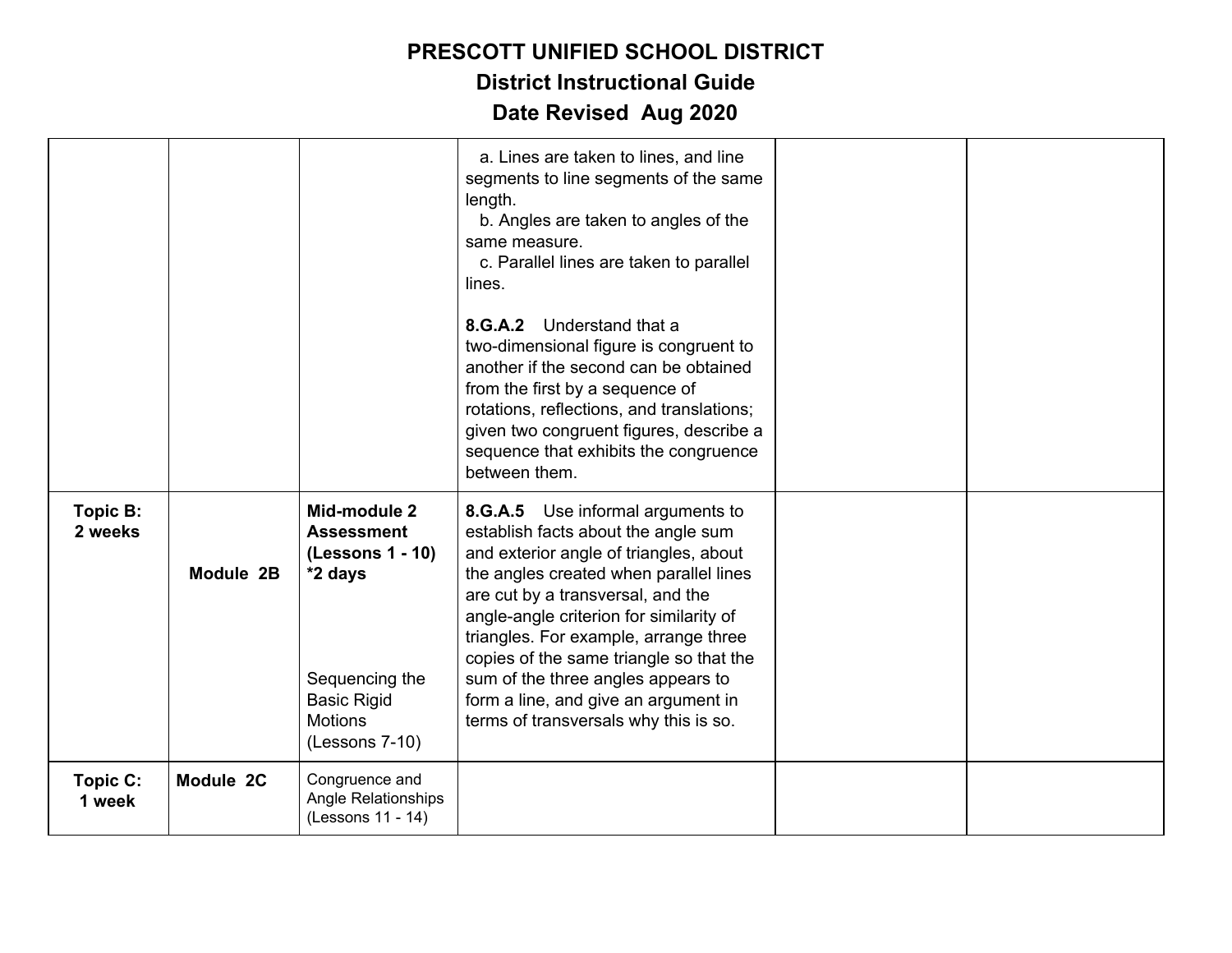|  | <b>End of Module 2</b><br><b>Assessment</b> |  |  |
|--|---------------------------------------------|--|--|
|  | *3 days                                     |  |  |

| <b>Time/Days</b>                        | <b>Module</b>    | <b>Topic</b>                                                     | <b>Standards/ Skills</b>                                                                                                                                                                                                                                                                                                    | <b>Assessment</b>                                                         | <b>Resources</b>                                                            |
|-----------------------------------------|------------------|------------------------------------------------------------------|-----------------------------------------------------------------------------------------------------------------------------------------------------------------------------------------------------------------------------------------------------------------------------------------------------------------------------|---------------------------------------------------------------------------|-----------------------------------------------------------------------------|
| Topic D:<br>1 week                      | Module 2D        | The Pythagorean<br>Theorem<br>(Lessons 15 - 16)                  | <b>Understand and apply the</b><br><b>Pythagorean Theorem.</b><br>8.G.B.6 Explain a proof of the<br>Pythagorean Theorem and its<br>converse.<br>8.G.B.7 Apply the Pythagorean<br>Theorem to determine unknown side<br>lengths in right triangles in real world<br>and mathematical problems in two and<br>three dimensions. |                                                                           |                                                                             |
| Oct. 19 -<br><b>Nov. 27</b><br>Topic A: | <b>Module 3A</b> | <b>Transformations:</b><br><b>Dilations</b><br>$(Lessons 1 - 7)$ | <b>Understand congruence and</b><br>similarity using physical models,<br>transparencies, or geometry<br>software.<br>8.G.A.3<br>Describe the effect of<br>dilations, translations, rotations, and                                                                                                                           | Mid-Module 3<br><b>Assessment</b><br>End of Module 3<br><b>Assessment</b> | EngageNY - Module 3<br><b>Teacher Materials</b><br><b>Student Materials</b> |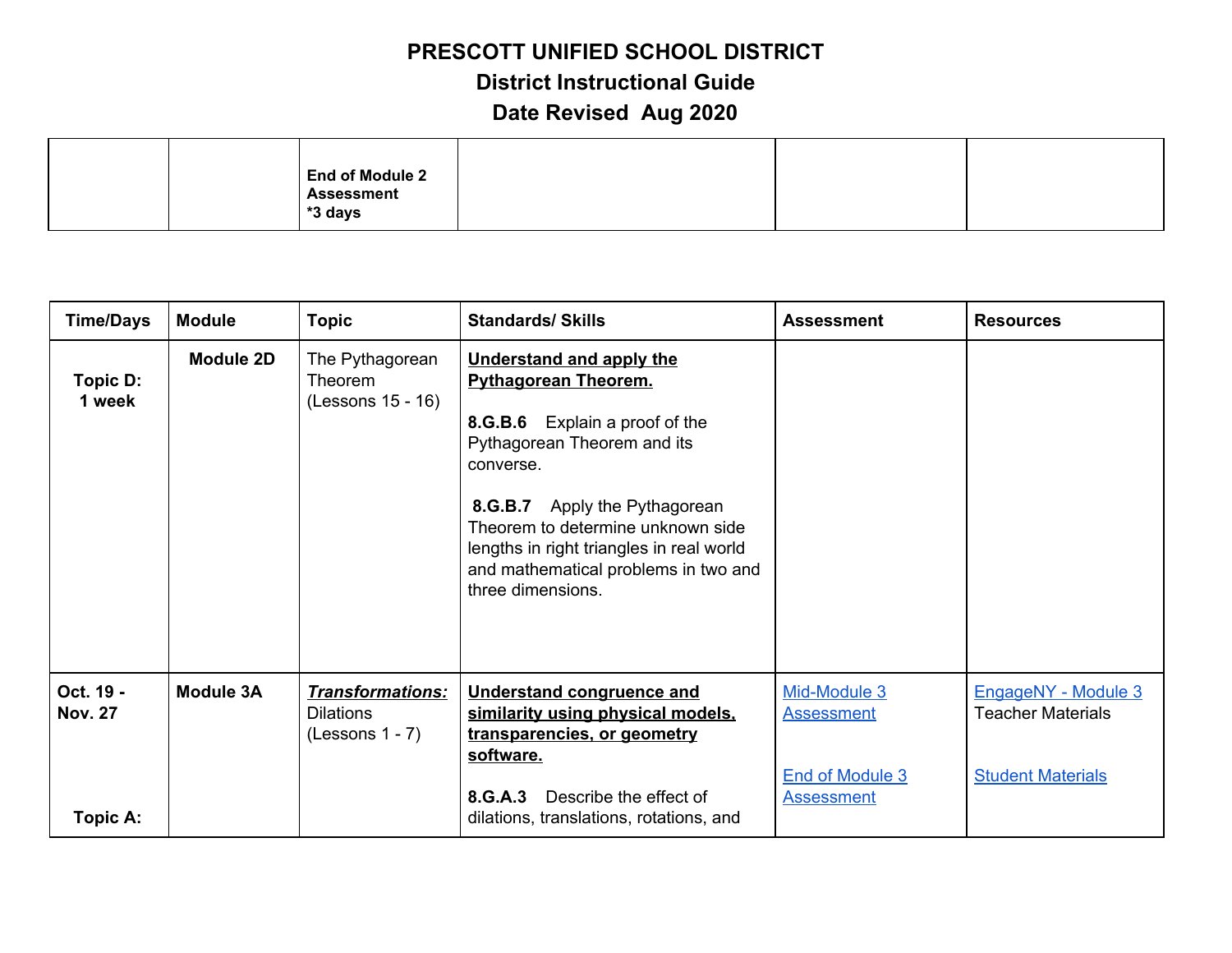**District Instructional Guide**

| 2.5 weeks             |                  | <b>Mid-Module</b><br><b>Assessment</b><br>$(Lessons 1 - 7)$<br>*2 days | reflections on two-dimensional figures<br>using coordinates.<br>8.G.A.4 Understand that a<br>two-dimensional figure is similar to<br>another if the second can be obtained<br>from the first by a sequence of<br>rotations, reflections, translations, and<br>dilations; given two similar<br>two-dimensional figures, describe a<br>sequence that exhibits the similarity<br>between them.                                                             | <b>Exit Tickets (end of</b><br>class activity or<br>questions) |
|-----------------------|------------------|------------------------------------------------------------------------|---------------------------------------------------------------------------------------------------------------------------------------------------------------------------------------------------------------------------------------------------------------------------------------------------------------------------------------------------------------------------------------------------------------------------------------------------------|----------------------------------------------------------------|
| Topic B:<br>2.5 weeks | <b>Module 3B</b> | Similar Figures<br>$(Lessons 8 - 12)$                                  | 8.G.A.5 Use informal arguments to<br>establish facts about the angle sum<br>and exterior angle of triangles, about<br>the angles created when parallel lines<br>are cut by a transversal, and the<br>angle-angle criterion for similarity of<br>triangles. For example, arrange three<br>copies of the same triangle so that the<br>sum of the three angles appears to<br>form a line, and give an argument in<br>terms of transversals why this is so. |                                                                |
| Topic C:<br>1 week    | <b>Module 3C</b> | The Pythagorean<br><b>Theorem</b><br>(Lessons 13 - 14)                 | <b>Understand and apply the</b><br><b>Pythagorean Theorem.</b><br>8.G.B.6 Explain a proof of the                                                                                                                                                                                                                                                                                                                                                        |                                                                |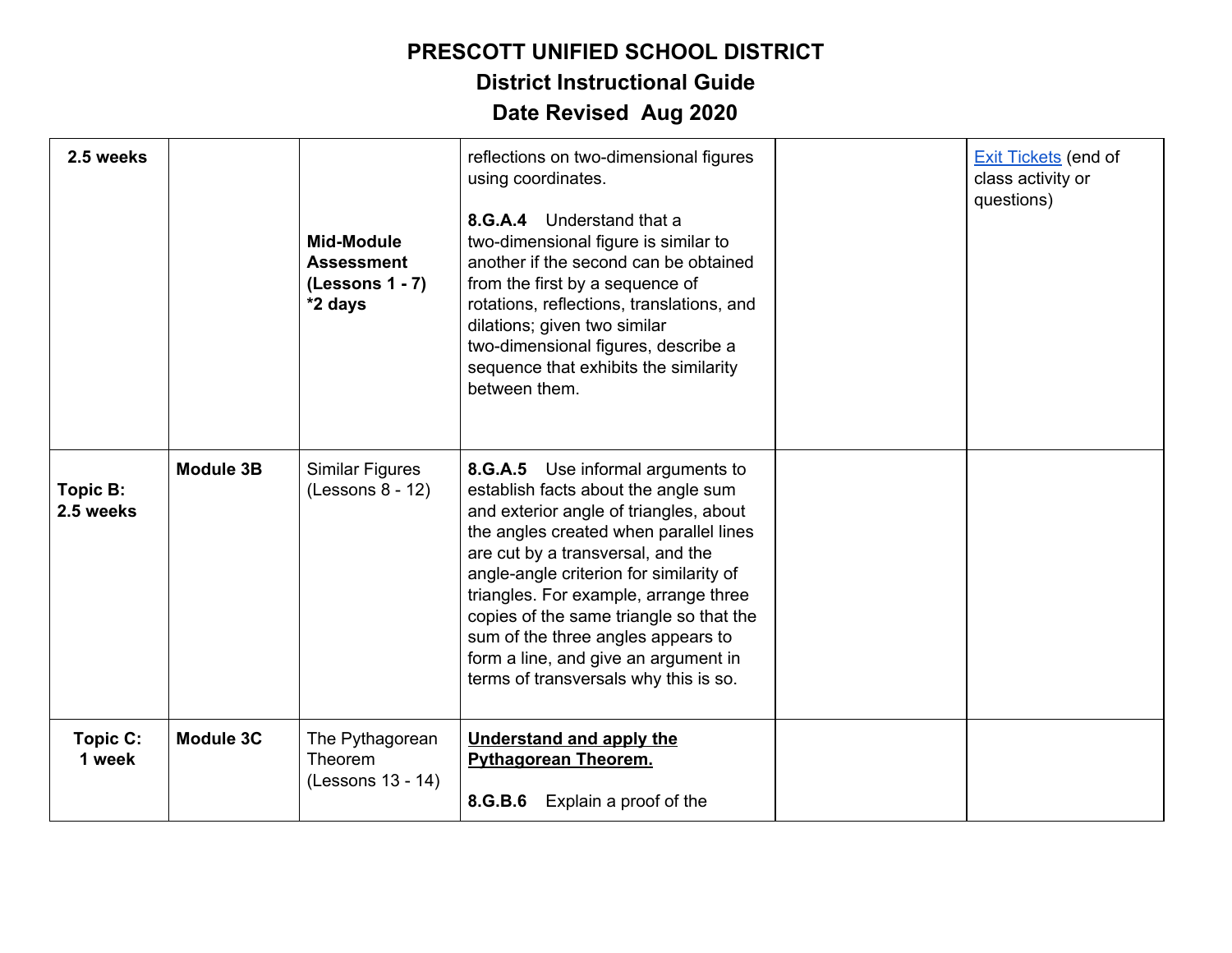|                                                                                                                       |                  | <b>End of Module 3</b><br><b>Assessment</b><br>*2 days                                      | Pythagorean Theorem and its<br>converse.<br>8.G.B.7 Apply the Pythagorean<br>Theorem to determine unknown side<br>lengths in right triangles in real world<br>and mathematical problems in two and<br>three dimensions.                                                                                                                                                                                                                                                                                                                                                                                                                                                                                                                                                          |                                                                           |                                                                                                                                               |
|-----------------------------------------------------------------------------------------------------------------------|------------------|---------------------------------------------------------------------------------------------|----------------------------------------------------------------------------------------------------------------------------------------------------------------------------------------------------------------------------------------------------------------------------------------------------------------------------------------------------------------------------------------------------------------------------------------------------------------------------------------------------------------------------------------------------------------------------------------------------------------------------------------------------------------------------------------------------------------------------------------------------------------------------------|---------------------------------------------------------------------------|-----------------------------------------------------------------------------------------------------------------------------------------------|
| Nov. 30 -<br><b>Dec. 18</b><br>*Includes 2<br><b>Days For</b><br><b>Galileo</b><br><b>CBAS</b><br>Topic A:<br>2 weeks | <b>Module 4A</b> | <b>Linear Equations:</b><br>Writing and<br>Solving Linear<br>Equations<br>$(Lessons 1 - 9)$ | <b>Understand the connections</b><br>between proportional relationships,<br>lines, and linear equations.<br>8.EE.B.5 Graph proportional<br>relationships, interpreting the unit rate<br>as the slope of the graph. Compare<br>two different proportional relationships<br>represented in different ways. For<br>example, compare a distance-time<br>graph to a distance-time equation to<br>determine which of two moving objects<br>has greater speed.<br>8.EE.B.6 Use similar triangles to<br>explain why the slope $m$ is the same<br>between any two distinct points on a<br>non-vertical line in the coordinate<br>plane; derive the equation $y = mx$ for a<br>line through the origin and the equation<br>$y = mx + b$ for a line intercepting the<br>vertical axis at b. | Mid-Module 4<br><b>Assessment</b><br>End of Module 4<br><b>Assessment</b> | EngageNY - Module 4<br><b>Teacher Materials</b><br><b>Student Materials</b><br><b>Exit Tickets (end of</b><br>class activity or<br>questions) |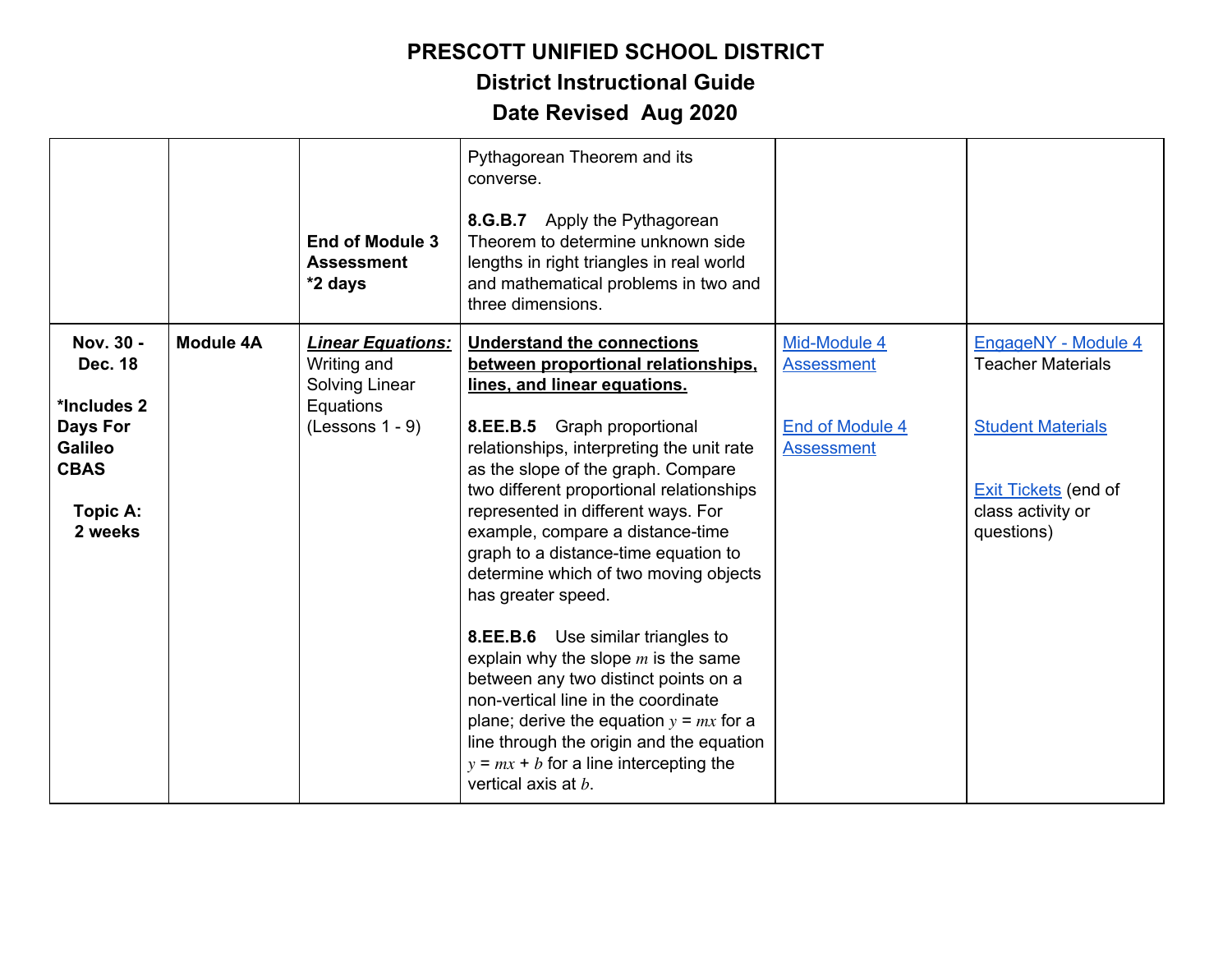**District Instructional Guide**

| Jan. 4 -<br>Feb. 12<br>Topic B:<br>2 weeks | <b>Module 4B</b> | <b>Linear Equations</b><br>in Two Variables<br>and their Graphs<br>(Lessons 10 - 14) | <b>Analyze and solve linear equations</b><br>and pairs of simultaneous linear<br>equations.<br>8.EE.C.7 Solve linear equations in<br>one variable.                                                                                                                                                                                                                                              |  |
|--------------------------------------------|------------------|--------------------------------------------------------------------------------------|-------------------------------------------------------------------------------------------------------------------------------------------------------------------------------------------------------------------------------------------------------------------------------------------------------------------------------------------------------------------------------------------------|--|
|                                            |                  |                                                                                      | a. Give examples of linear equations<br>in one variable with one solution,<br>infinitely many solutions, or no<br>solutions. Show which of these<br>possibilities is the case by successively<br>transforming the given equation into<br>simpler forms, until an equivalent<br>equation of the form $x = a$ , $a = a$ , or $a = a$<br>$b$ results (where $a$ and $b$ are different<br>numbers). |  |
|                                            |                  |                                                                                      | b. Solve linear equations with rational<br>number coefficients, including<br>equations whose solutions require<br>expanding expressions using the<br>distributive property and collecting like<br>terms.                                                                                                                                                                                        |  |
|                                            |                  | <b>Mid-Module</b><br><b>Assessment</b><br>(Lessons 1 - 14)<br>*2 days                |                                                                                                                                                                                                                                                                                                                                                                                                 |  |
|                                            |                  |                                                                                      |                                                                                                                                                                                                                                                                                                                                                                                                 |  |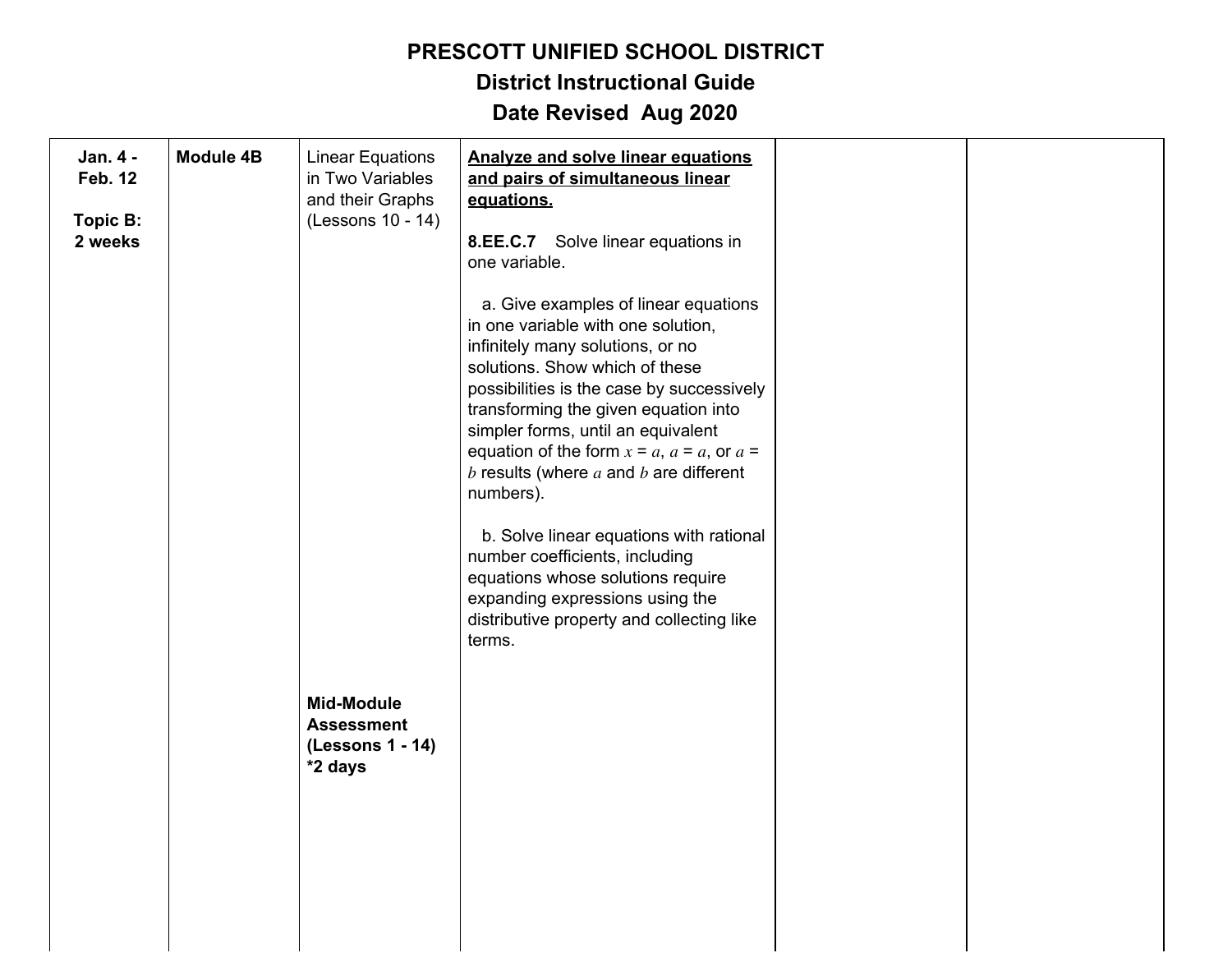| <b>Time/Days</b>           | <b>Module</b>    | <b>Topic</b>                                          | <b>Standards/ Skills</b>                                                                                                                                                                                                                                                                                                                                                                                                                                                                                                                                                                                                                                                                                                                                                                                                | <b>Assessment</b> | <b>Resources</b> |
|----------------------------|------------------|-------------------------------------------------------|-------------------------------------------------------------------------------------------------------------------------------------------------------------------------------------------------------------------------------------------------------------------------------------------------------------------------------------------------------------------------------------------------------------------------------------------------------------------------------------------------------------------------------------------------------------------------------------------------------------------------------------------------------------------------------------------------------------------------------------------------------------------------------------------------------------------------|-------------------|------------------|
| Jan. 4 -<br><b>Feb. 12</b> | <b>Module 4C</b> | Slope and<br>Equations of<br>Lines<br>(Lessons 15-23) | <b>Analyze and solve linear equations</b><br>and pairs of simultaneous linear<br>equations.<br>8.EE.C.8 Analyze and solve pairs of<br>simultaneous linear equations.                                                                                                                                                                                                                                                                                                                                                                                                                                                                                                                                                                                                                                                    |                   |                  |
| Topic C:<br>2 weeks        |                  |                                                       | a. Understand that solutions to a<br>system of two linear equations in two<br>variables correspond to points of<br>intersection of their graphs, because<br>points of intersection satisfy both<br>equations simultaneously.<br>b. Solve systems of two linear<br>equations in two variables algebraically,<br>and estimate solutions by graphing the<br>equations. Solve simple cases by<br>inspection. For example, $3x + 2y = 5$ and<br>$3x + 2y = 6$ have no solution because $3x$<br>$+2y$ cannot simultaneously be 5 and 6.<br>c. Solve real-world and mathematical<br>problems leading to two linear equations<br>in two variables. For example, given<br>coordinates for two pairs of points,<br>determine whether the line through the<br>first pair of points intersects the line<br>through the second pair. |                   |                  |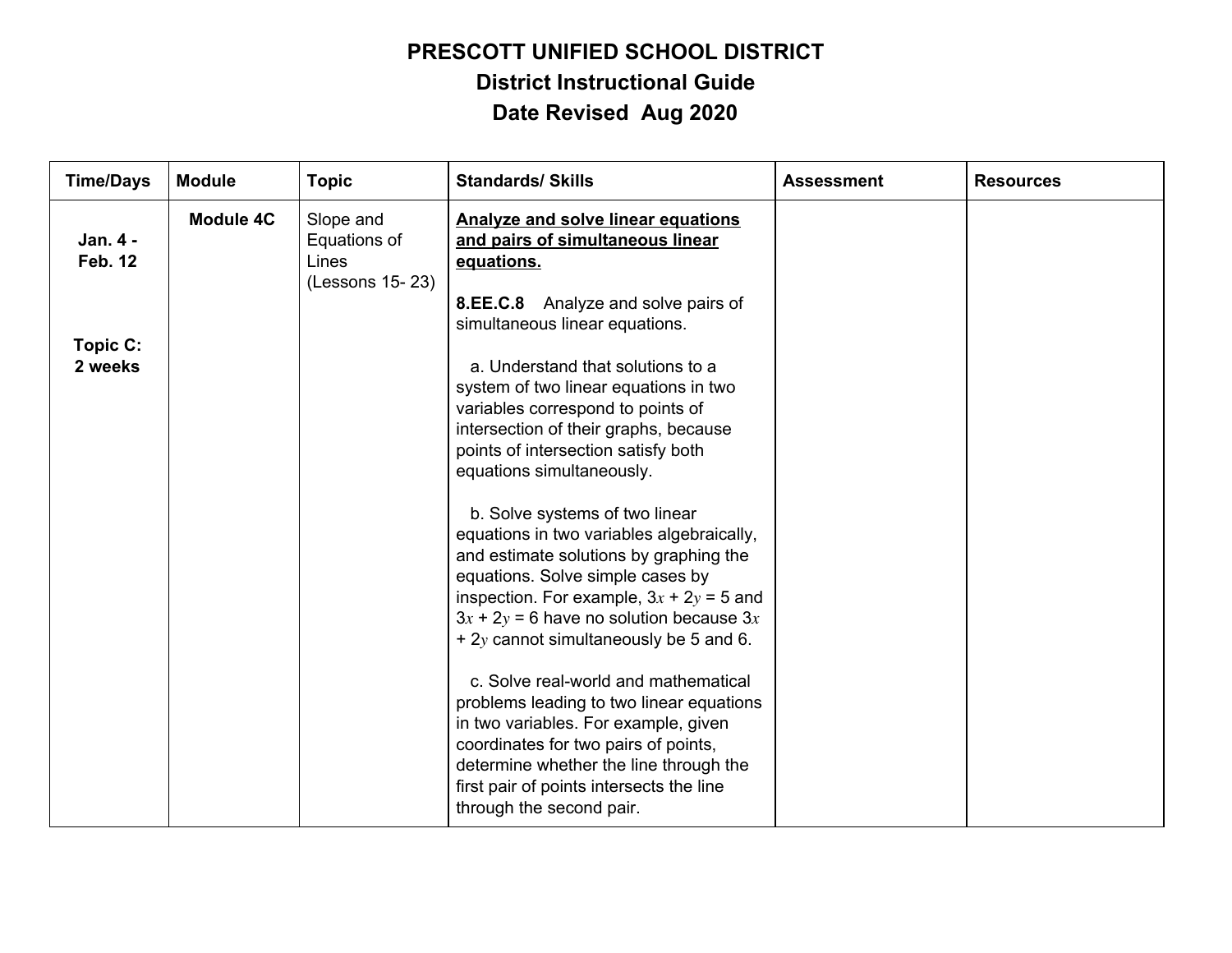| <b>Topic D:</b><br>2 weeks | <b>Module 4D</b> | Systems of<br><b>Linear Equations</b><br>and their<br>Solutions<br>(Lessons 24 - 30) |  |  |
|----------------------------|------------------|--------------------------------------------------------------------------------------|--|--|
|                            |                  | End of Module 4<br><b>Assessment</b><br>*2 days                                      |  |  |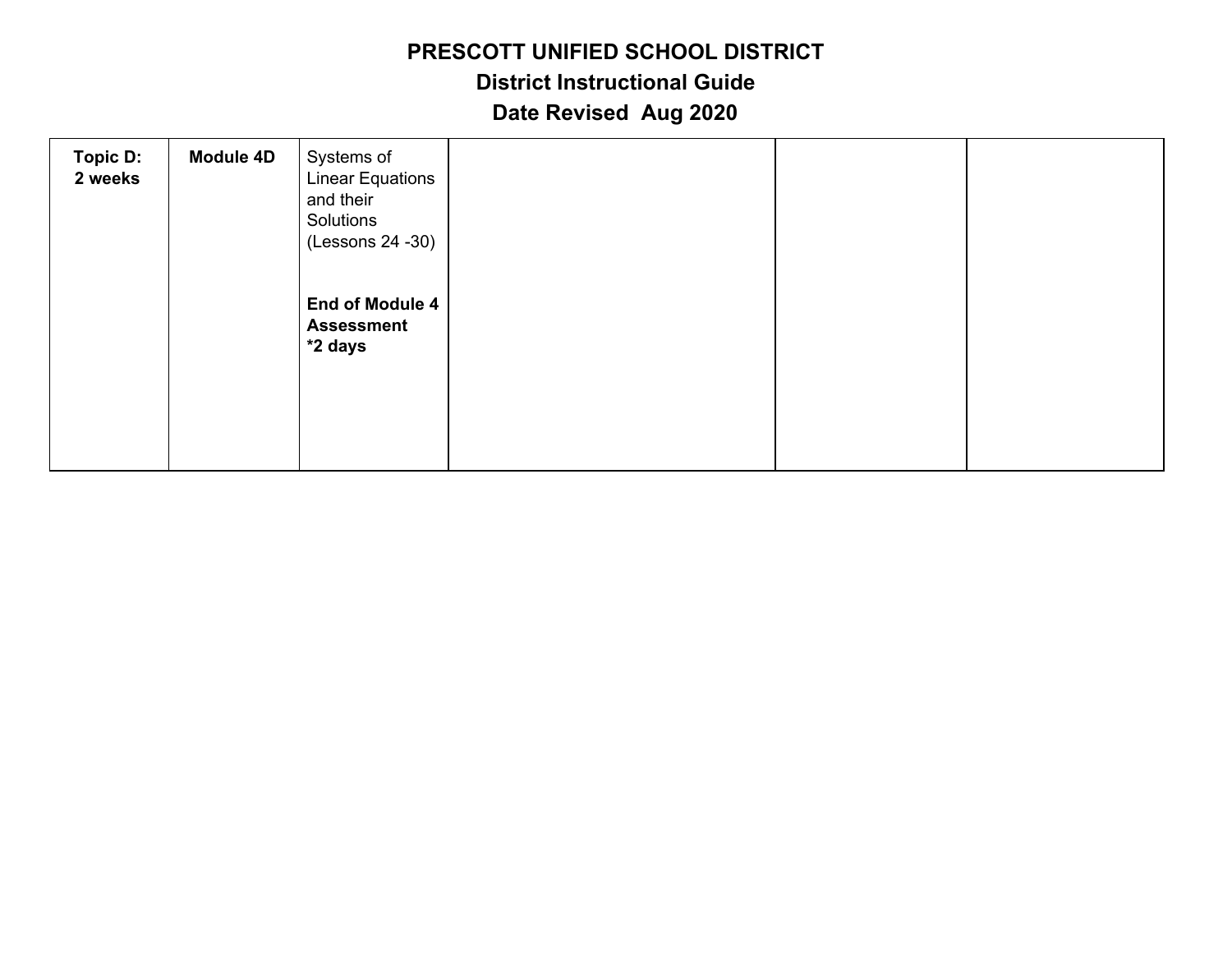### **PRESCOTT UNIFIED SCHOOL DISTRICT District Instructional Guide**

| Feb. 15 -<br><b>Mar. 12</b> | <b>Module 5A</b> | <b>Functions</b><br>(Lessons 1-8) | Define, evaluate, and compare<br>functions.                                                                                                                                                                                                                                                                                                                                                                               | There is NO<br>Mid-Module 5<br>Assessment | EngageNY - Module 5<br><b>Teacher Materials</b>         |
|-----------------------------|------------------|-----------------------------------|---------------------------------------------------------------------------------------------------------------------------------------------------------------------------------------------------------------------------------------------------------------------------------------------------------------------------------------------------------------------------------------------------------------------------|-------------------------------------------|---------------------------------------------------------|
| Topic A:<br>2 weeks         |                  |                                   | 8.F.A.1 Understand that a function is a<br>rule that assigns to each input exactly<br>one output. The graph of a function is<br>the set of ordered pairs consisting of an<br>input and the corresponding output.                                                                                                                                                                                                          | End of Module 5<br><b>Assessment</b>      | <b>Student Materials</b><br><b>Exit Tickets</b> (end of |
|                             |                  |                                   | 8.F.A.2 Compare properties of two<br>functions each represented in a different<br>way (algebraically, graphically,<br>numerically in tables, or by verbal<br>descriptions). For example, given a<br>linear function represented by a table of<br>values and a linear function represented<br>by an algebraic expression, determine<br>which function has the greater rate of<br>change.                                   |                                           | class activity or<br>questions)                         |
|                             |                  |                                   | <b>8.F.A.3</b> Interpret the equation $yy =$<br>$mmm + bb$ as defining a linear function,<br>whose graph is a straight line; give<br>examples of functions that are not linear.<br>For example, the function $AA = ss2$ giving<br>the area of a square as a function of its<br>side length is not linear because its<br>graph contains the points $(1, 1)$ , $(2, 4)$<br>and (3, 9), which are not on a straight<br>line. |                                           |                                                         |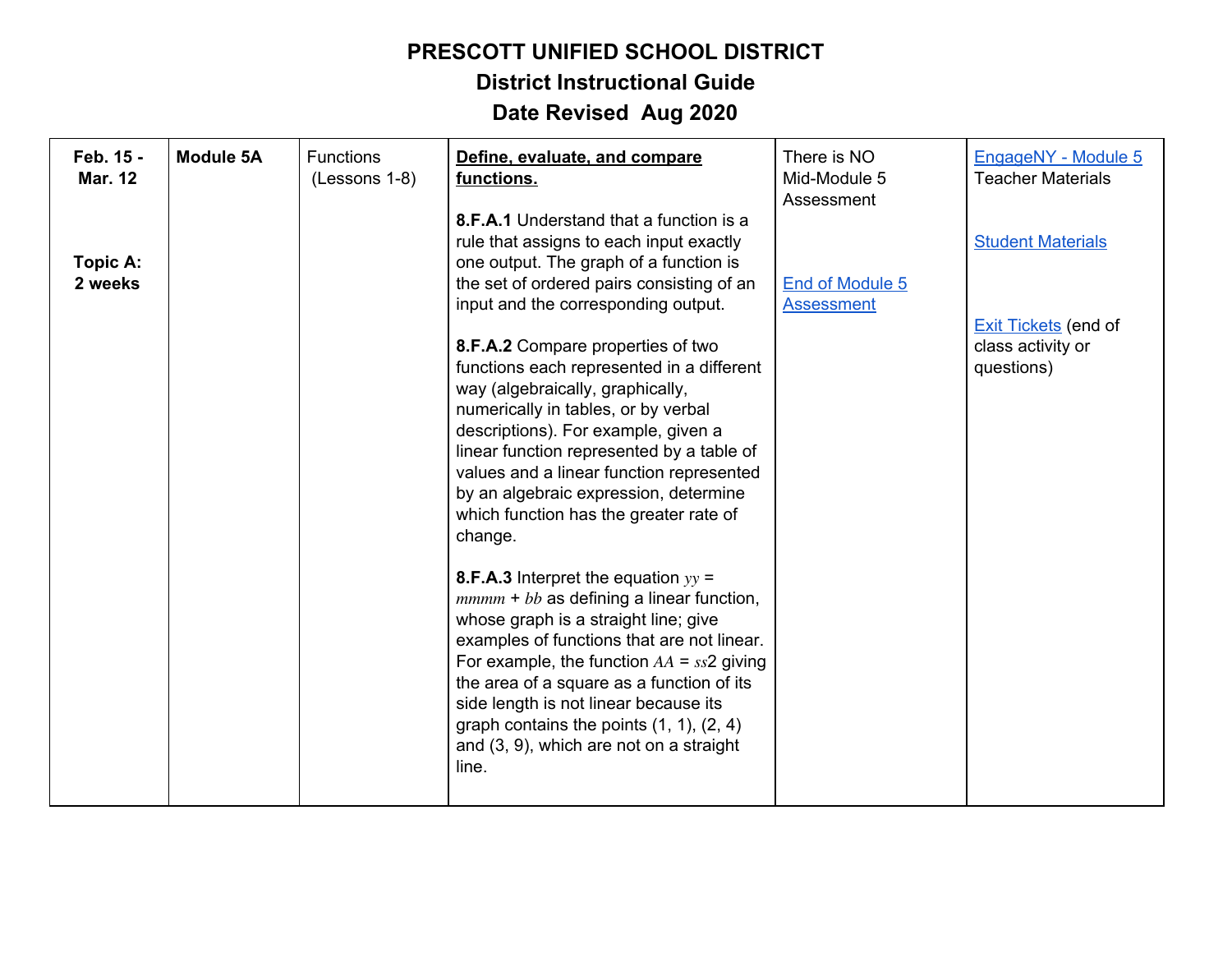# **District Instructional Guide**

| Topic B:<br>2 weeks | <b>Module 5B</b> | Volume<br>$(Lessons 9-11)$                             | Solve real-world and mathematical<br>problems involving volume of<br>cylinders, cones, and spheres.                                             |  |
|---------------------|------------------|--------------------------------------------------------|-------------------------------------------------------------------------------------------------------------------------------------------------|--|
|                     |                  |                                                        | 8.G.C.9 Know the formulas for the<br>volumes of cones, cylinders, and<br>spheres and use them to solve<br>real-world and mathematical problems. |  |
|                     |                  | <b>End of Module 5</b><br><b>Assessment</b><br>*2 days |                                                                                                                                                 |  |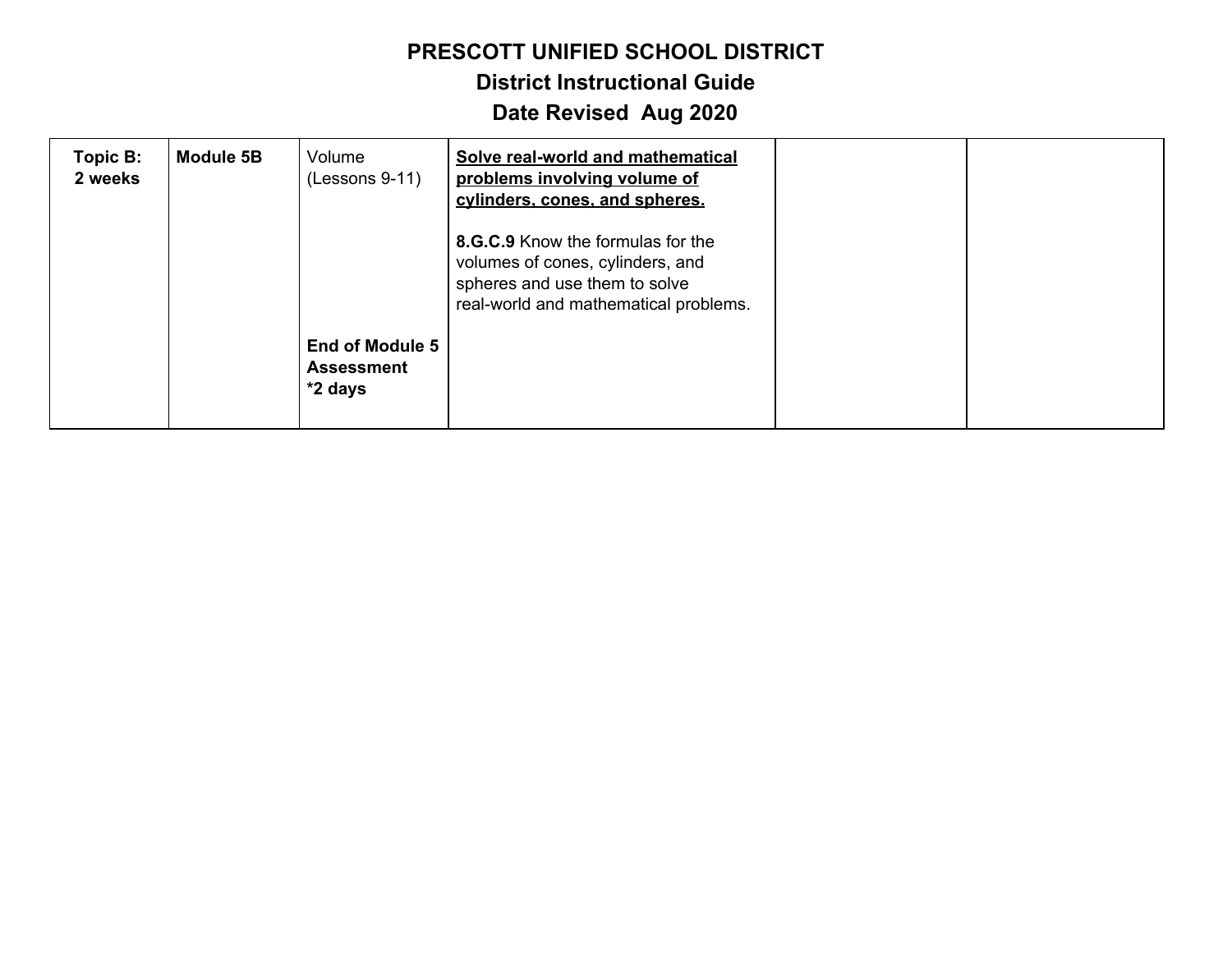**District Instructional Guide**

| Mar. 22 -<br>Apr. 16 | <b>Module 6A</b> | <b>Linear Functions</b><br>(Lessons 1-5) | Use functions to model relationships<br>between quantities.                                                                                                                                                                                                                                                                                           | Mid-Module 6<br><b>Assessment</b>    | EngageNY - Module 6<br><b>Teacher Materials</b>                              |
|----------------------|------------------|------------------------------------------|-------------------------------------------------------------------------------------------------------------------------------------------------------------------------------------------------------------------------------------------------------------------------------------------------------------------------------------------------------|--------------------------------------|------------------------------------------------------------------------------|
| Topic A:<br>1 week   |                  |                                          | 8.F.B.4 Construct a function to model a<br>linear relationship between two<br>quantities. Determine the rate of change<br>and initial value of the function from a<br>description of a relationship or from two<br>$(xx, yy)$ values, including reading these<br>from a table or from a graph. Interpret<br>the rate of change and initial value of a | End of Module 6<br><b>Assessment</b> | <b>Student Materials</b><br><b>Exit Tickets (end of</b><br>class activity or |
|                      |                  |                                          | linear function in terms of the situation it<br>models, and in terms of its graph or a<br>table of values.                                                                                                                                                                                                                                            |                                      | questions)                                                                   |
|                      |                  |                                          | 8.F.B.5 Describe qualitatively the<br>functional relationship between two<br>quantities by analyzing a graph (e.g.,<br>where the function is increasing or<br>decreasing, linear or nonlinear). Sketch<br>a graph that exhibits the qualitative<br>features of a function that has been<br>described verbally.                                        |                                      |                                                                              |
|                      |                  |                                          |                                                                                                                                                                                                                                                                                                                                                       |                                      |                                                                              |
|                      |                  |                                          |                                                                                                                                                                                                                                                                                                                                                       |                                      |                                                                              |
|                      |                  |                                          |                                                                                                                                                                                                                                                                                                                                                       |                                      |                                                                              |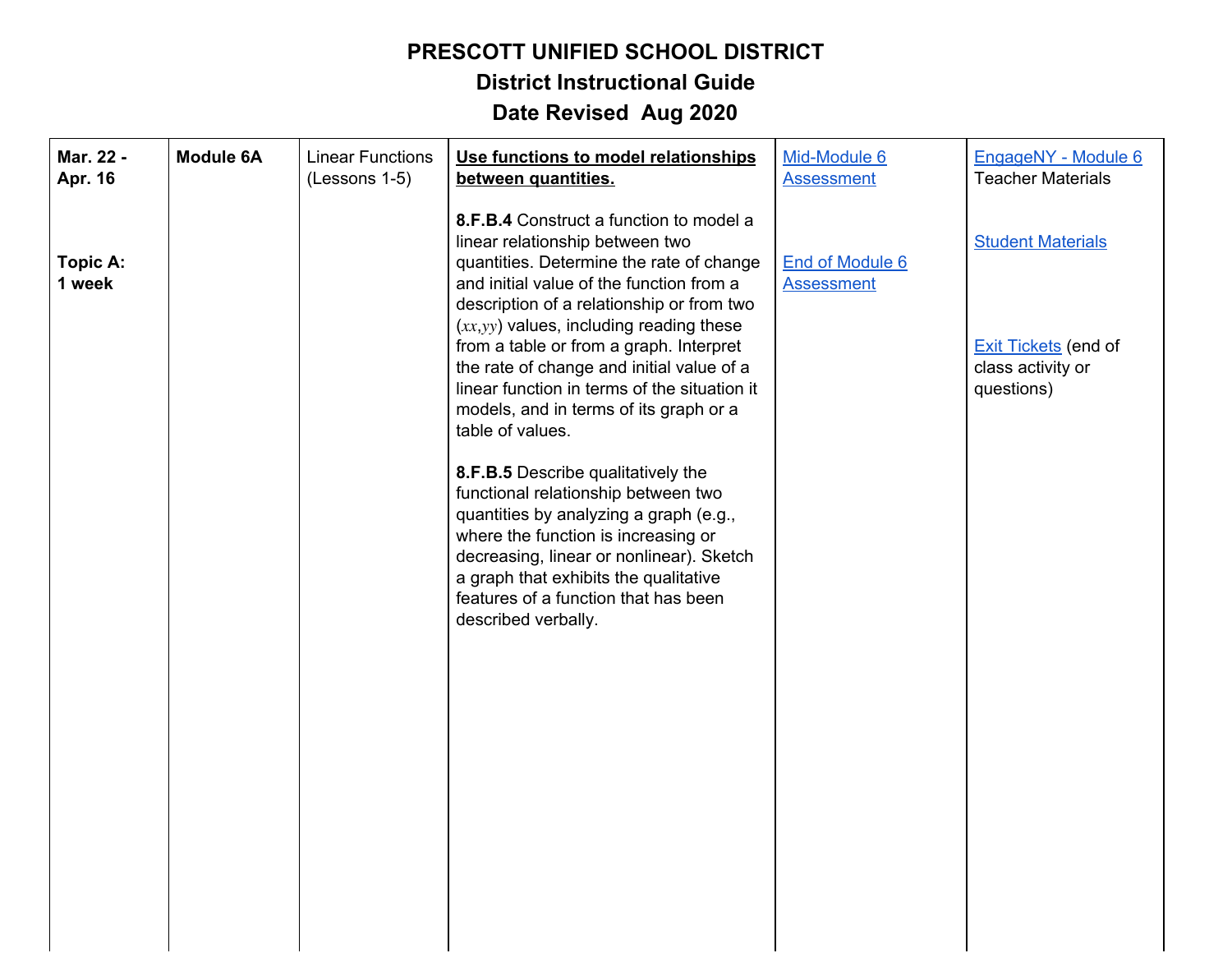| Topic B:<br>1 week | <b>Module 6B</b> | <b>Bivariate</b><br><b>Numerical Data</b><br>(Lessons 6-9)<br><b>Mid-Module</b><br><b>Assessment</b><br>$(Lessons 1 - 9)$<br>*2 days | Investigate patterns of association in<br>bivariate data.<br>8.SP.A.1 Construct and interpret scatter<br>plots for bivariate measurement data to<br>investigate patterns of association<br>between two quantities. Describe<br>patterns such as clustering, outliers,<br>positive or negative association, linear<br>association, and nonlinear association.<br>8.SP.A.2 Know that straight lines are<br>widely used to model relationships<br>between two quantitative variables. For<br>scatter plots that suggest a linear<br>association, informally fit a straight line,<br>and informally assess the model fit by<br>judging the closeness of the data points<br>to the line. |  |
|--------------------|------------------|--------------------------------------------------------------------------------------------------------------------------------------|-------------------------------------------------------------------------------------------------------------------------------------------------------------------------------------------------------------------------------------------------------------------------------------------------------------------------------------------------------------------------------------------------------------------------------------------------------------------------------------------------------------------------------------------------------------------------------------------------------------------------------------------------------------------------------------|--|
|                    |                  |                                                                                                                                      |                                                                                                                                                                                                                                                                                                                                                                                                                                                                                                                                                                                                                                                                                     |  |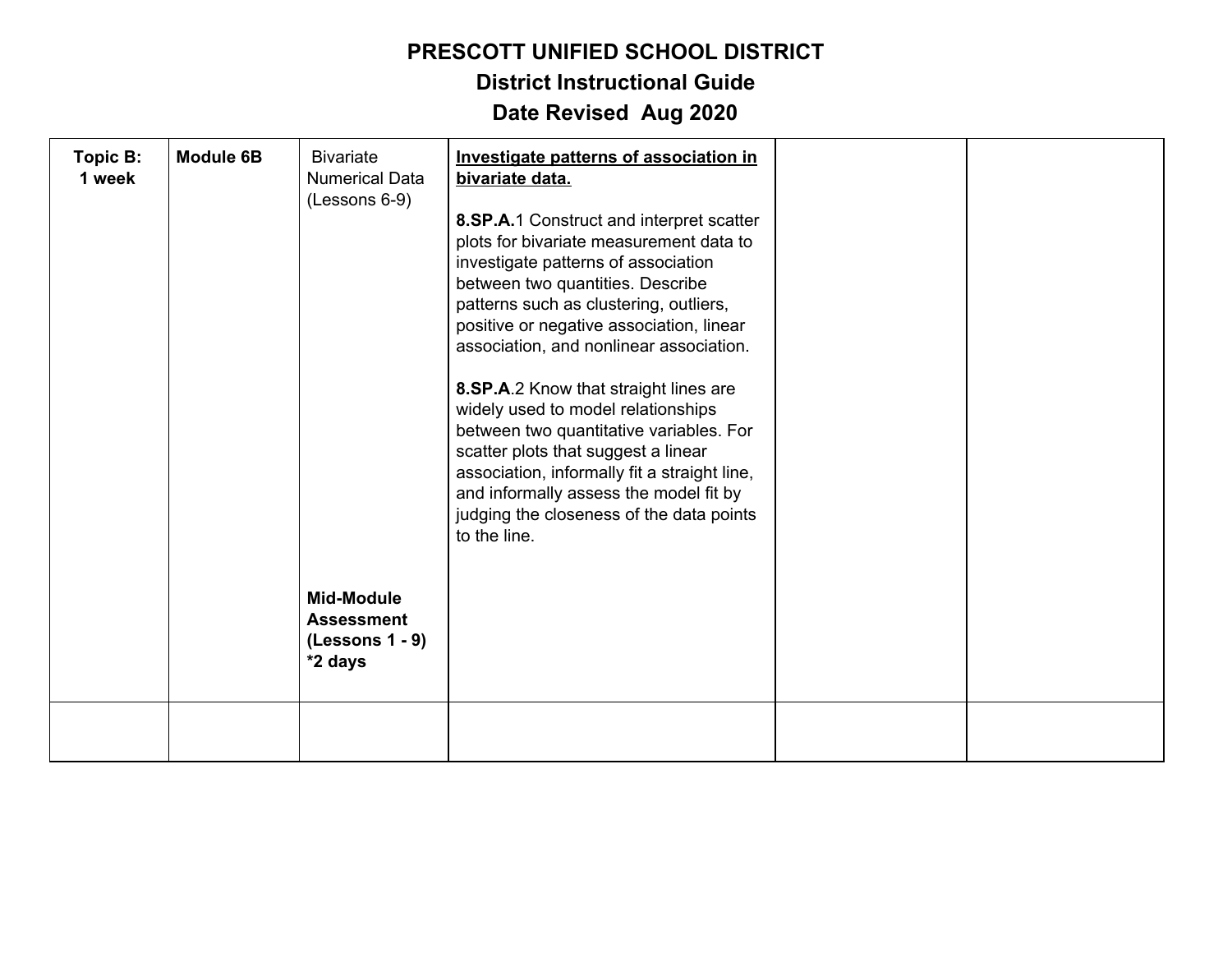| <b>Time/Days</b>   | <b>Module</b>    | <b>Topic</b>                                                | <b>Standards/ Skills</b>                                                                                                                                                                                                                                                                                                                                                                                                                                                                                                                                                                                                                                                                                                                                                                                                                                                                                                                                                                                                                                                 | <b>Assessment</b> | <b>Resources</b> |
|--------------------|------------------|-------------------------------------------------------------|--------------------------------------------------------------------------------------------------------------------------------------------------------------------------------------------------------------------------------------------------------------------------------------------------------------------------------------------------------------------------------------------------------------------------------------------------------------------------------------------------------------------------------------------------------------------------------------------------------------------------------------------------------------------------------------------------------------------------------------------------------------------------------------------------------------------------------------------------------------------------------------------------------------------------------------------------------------------------------------------------------------------------------------------------------------------------|-------------------|------------------|
| Topic C:<br>1 week | <b>Module 6C</b> | Linear and<br>Nonlinear<br><b>Models</b><br>(Lessons 10-12) | Investigate patterns of association in<br>bivariate data.<br>8.SP.A.1 Construct and interpret scatter<br>plots for bivariate measurement data to<br>investigate patterns of association<br>between two quantities. Describe<br>patterns such as clustering, outliers,<br>positive or negative association, linear<br>association, and nonlinear association.<br>8.SP.A.2 Know that straight lines are<br>widely used to model relationships<br>between two quantitative variables. For<br>scatter plots that suggest a linear<br>association, informally fit a straight line,<br>and informally assess the model fit by<br>judging the closeness of the data points<br>to the line.<br>8.SP.A.3 Use the equation of a linear<br>model to solve problems in the context<br>of bivariate measurement data,<br>interpreting the slope and intercept. For<br>example, in a linear model for a biology<br>experiment, interpret a slope of 1.5<br>cm/hr as meaning that an additional hour<br>of sunlight each day is associated with<br>an additional 1.5 cm in mature plant |                   |                  |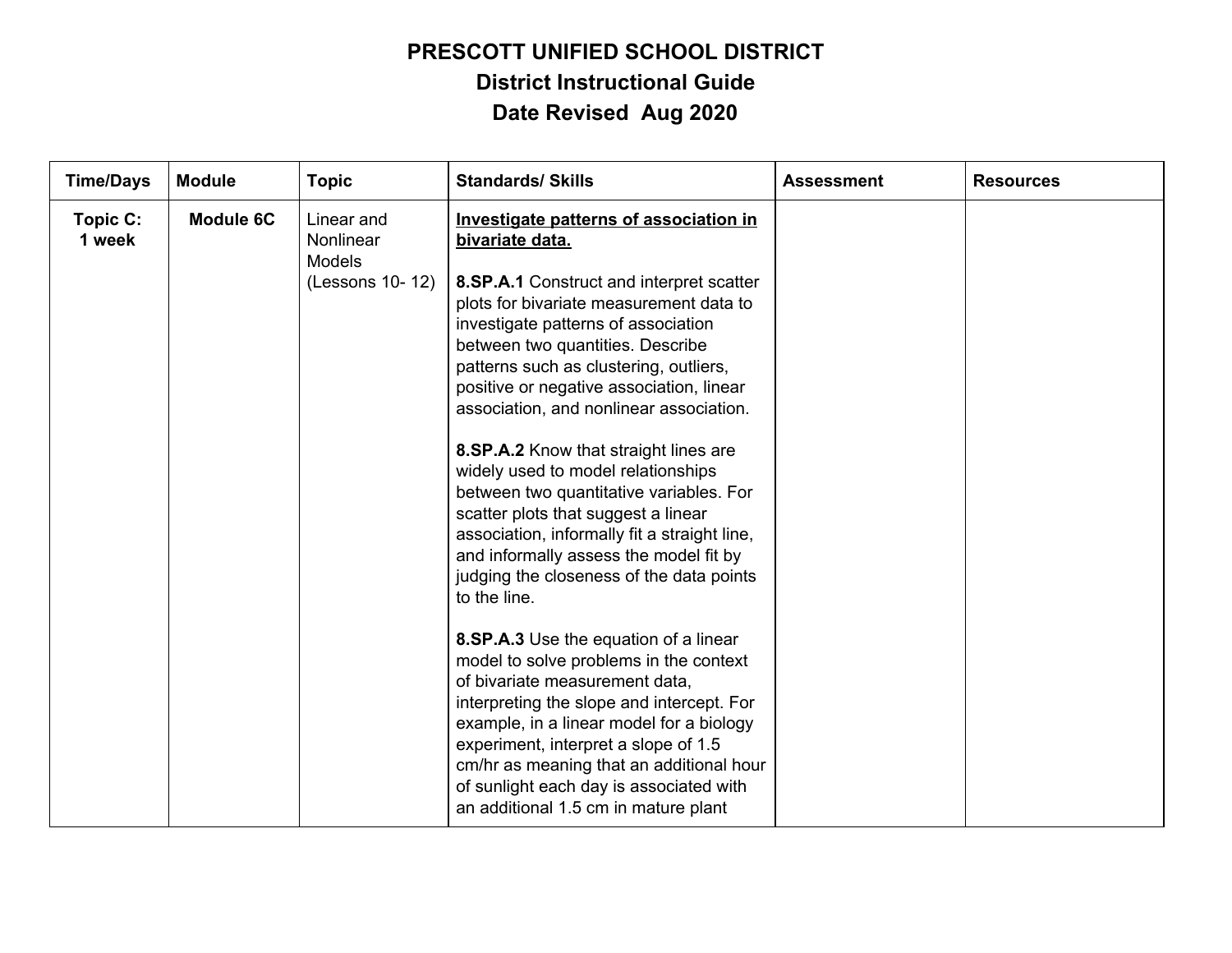|                    |                  |                                                                                                                          | height.                                                                                                                                                                                                                                                                                                                                                                                                                                                                                                                                                                                                                                                                                                                                                                    |  |
|--------------------|------------------|--------------------------------------------------------------------------------------------------------------------------|----------------------------------------------------------------------------------------------------------------------------------------------------------------------------------------------------------------------------------------------------------------------------------------------------------------------------------------------------------------------------------------------------------------------------------------------------------------------------------------------------------------------------------------------------------------------------------------------------------------------------------------------------------------------------------------------------------------------------------------------------------------------------|--|
| Topic D:<br>2 Days | <b>Module 6D</b> | <b>Bivariate</b><br><b>Categorical Data</b><br>(Lessons 13-14)<br><b>End of Module 6</b><br><b>Assessment</b><br>*2 days | Investigate patterns of association in<br>bivariate data.<br>8.SP.A.4 Understand that patterns of<br>association can also be seen in bivariate<br>categorical data by displaying<br>frequencies and relative frequencies in a<br>two-way table. Construct and interpret a<br>two-way table summarizing data on two<br>categorical variables collected from the<br>same subjects. Use relative frequencies<br>calculated for rows or columns to<br>describe possible association between<br>the two variables. For example, collect<br>data from students in your class on<br>whether or not they have a curfew on<br>school nights and whether or not they<br>have assigned chores at home. Is there<br>evidence that those who have a curfew<br>also tend to have chores? |  |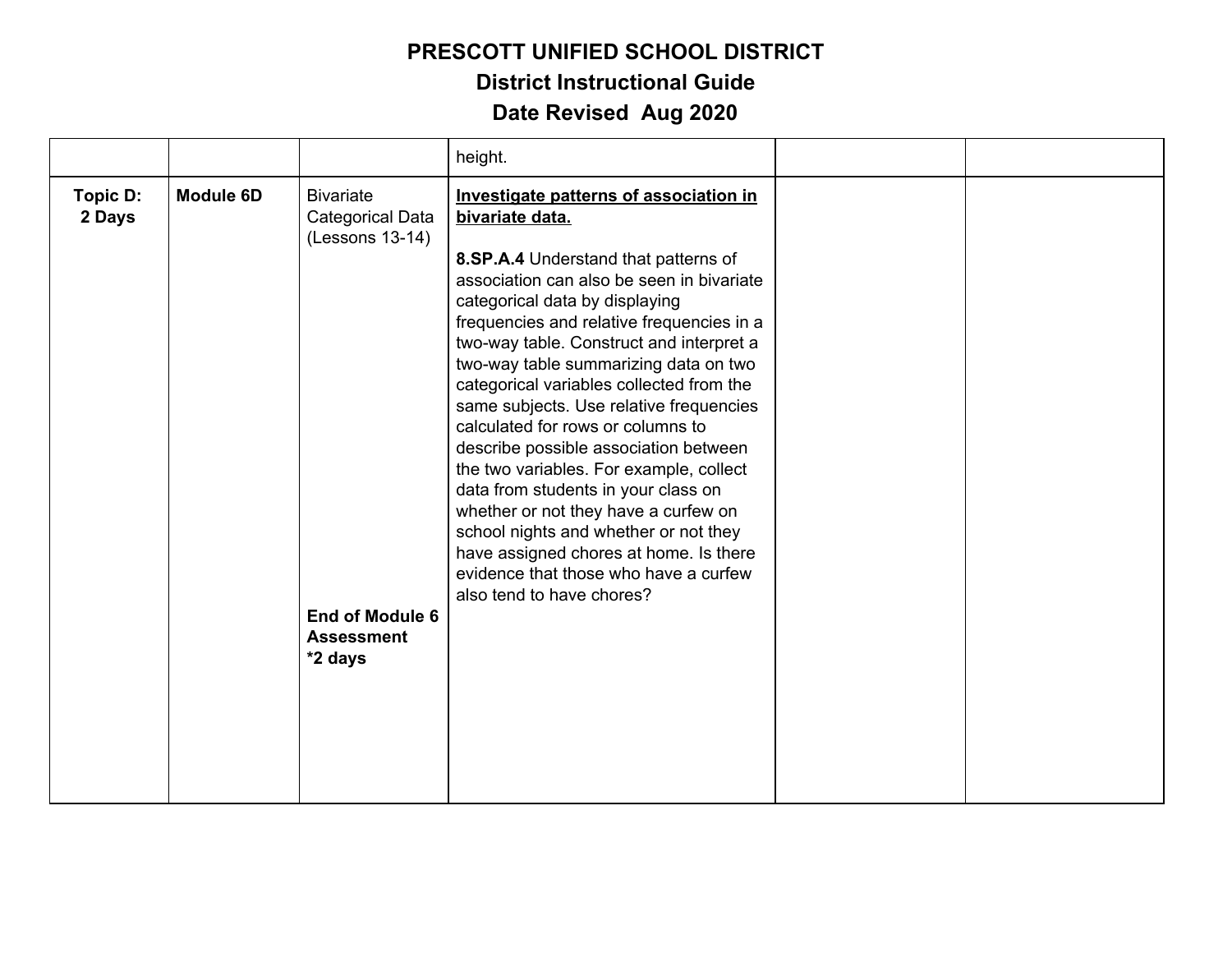**District Instructional Guide**

| Apr. 19 -<br><b>May 21</b><br>Topic A:<br>1 week | <b>Module 7A</b> | Square and<br><b>Cube Roots</b><br>(Lessons 1-5)               | Work with radicals and integer<br>exponents.                                                                                                                                                                                                                                                                                                                                                                                                                                                                                                                                                                                                                                                                                                                                                                                                                                               | Mid-Module 7<br><b>Assessment</b>           | EngageNY - Module 7<br><b>Teacher Materials</b><br><b>Student Materials</b> |
|--------------------------------------------------|------------------|----------------------------------------------------------------|--------------------------------------------------------------------------------------------------------------------------------------------------------------------------------------------------------------------------------------------------------------------------------------------------------------------------------------------------------------------------------------------------------------------------------------------------------------------------------------------------------------------------------------------------------------------------------------------------------------------------------------------------------------------------------------------------------------------------------------------------------------------------------------------------------------------------------------------------------------------------------------------|---------------------------------------------|-----------------------------------------------------------------------------|
| Topic B:<br>2 weeks                              | <b>Module 7B</b> | Decimal<br>Expansions of<br><b>Numbers</b><br>$(Lessons 6-14)$ | Understand that there are numbers<br>that are not rational, and approximate<br>them by rational numbers.<br>8.NS.A.1 Know that numbers that are<br>not rational are called irrational.<br>Understand informally that every number<br>has a decimal expansion; for rational<br>numbers show that the decimal<br>expansion repeats eventually, and<br>convert a decimal expansion which<br>repeats eventually into a rational<br>number.<br>8.NS.A.2 Use rational approximations of<br>irrational numbers to compare the size of<br>irrational numbers, locate them<br>approximately on a number line diagram,<br>and estimate the value of expressions<br>(e.g., $\pi\pi$ 2). For example, by truncating<br>the decimal expansion of $\sqrt{2}$ , show that<br>$\sqrt{2}$ is between 1 and 2, then between 1.4<br>and 1.5, and explain how to continue on<br>to get a better approximation. | <b>End of Module 7</b><br><b>Assessment</b> | <b>Exit Tickets</b> (end of<br>class activity or<br>questions)              |
|                                                  |                  | <b>Mid-Module</b>                                              |                                                                                                                                                                                                                                                                                                                                                                                                                                                                                                                                                                                                                                                                                                                                                                                                                                                                                            |                                             |                                                                             |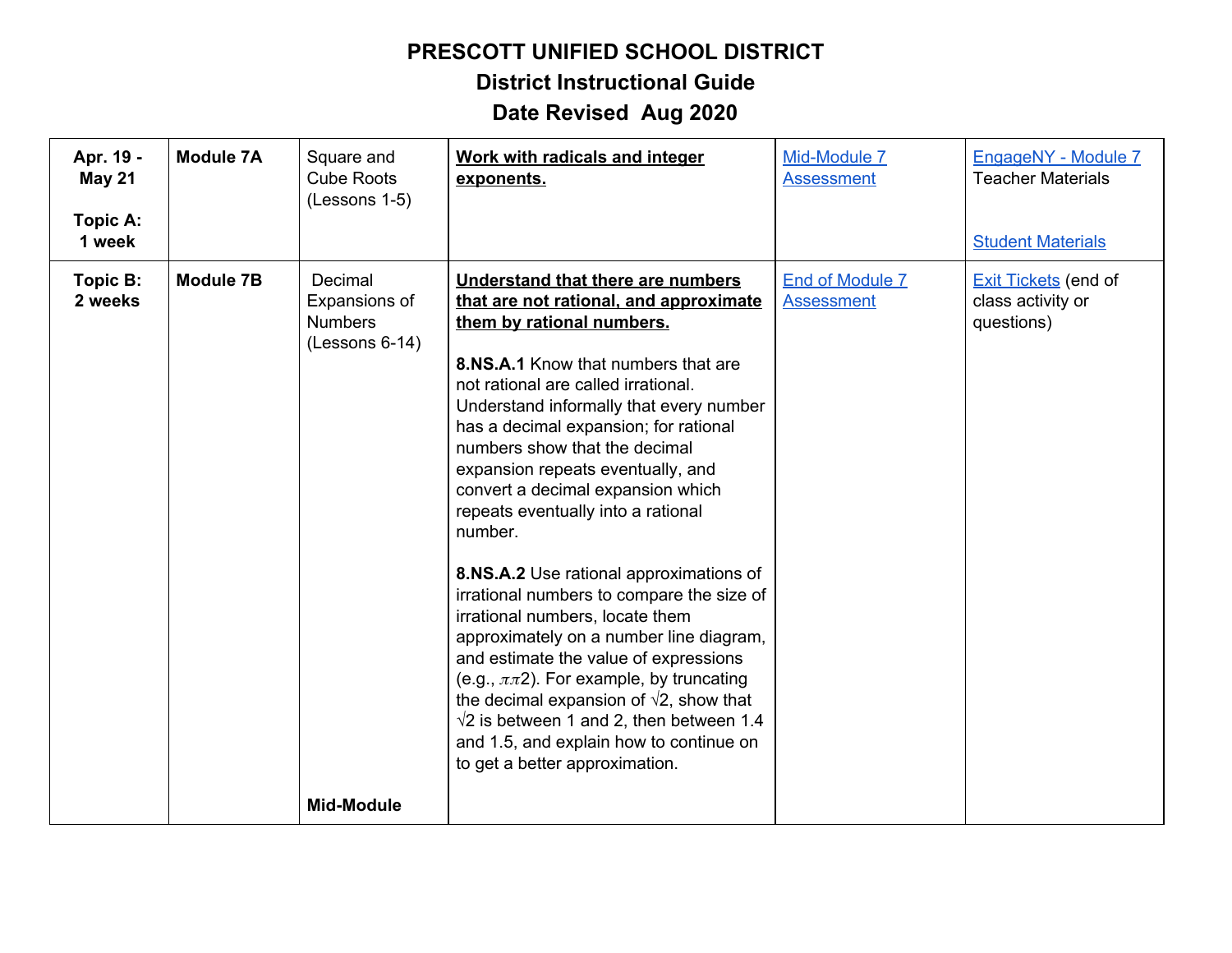# **District Instructional Guide**

|                    |                  | <b>Assessment</b><br>(Lessons 1 - 14)<br>*2 days            |                                                                                                                                                                                                                                                                                                                                                                                                                                         |  |
|--------------------|------------------|-------------------------------------------------------------|-----------------------------------------------------------------------------------------------------------------------------------------------------------------------------------------------------------------------------------------------------------------------------------------------------------------------------------------------------------------------------------------------------------------------------------------|--|
| Topic C:<br>1 week | <b>Module 7C</b> | The Pythagorean<br>Theorem<br>(Lessons 15-18)               | <b>Understand and apply the</b><br><b>Pythagorean Theorem.</b><br>8.G.B.6 Explain a proof of the<br>Pythagorean Theorem and its converse.<br>8.G.B.7 Apply the Pythagorean Theorem<br>to determine unknown side lengths in<br>right triangles in real-world and<br>mathematical problems in two and three<br>dimensions.<br>8.G.B.8 Apply the Pythagorean Theorem<br>to find the distance between two points<br>in a coordinate system. |  |
| Topic D:<br>1 week | <b>Module 7D</b> | Applications of<br>Radicals and<br>Roots<br>(Lessons 19-23) | Solve real-world and mathematical<br>problems involving volume of<br>cylinders, cones, and spheres.<br>8.G.B.7 Apply the Pythagorean Theorem<br>to determine unknown side lengths in<br>right triangles in real-world and<br>mathematical problems in two and three<br>dimensions.<br>8.G.C.9 Know the formulas for the                                                                                                                 |  |